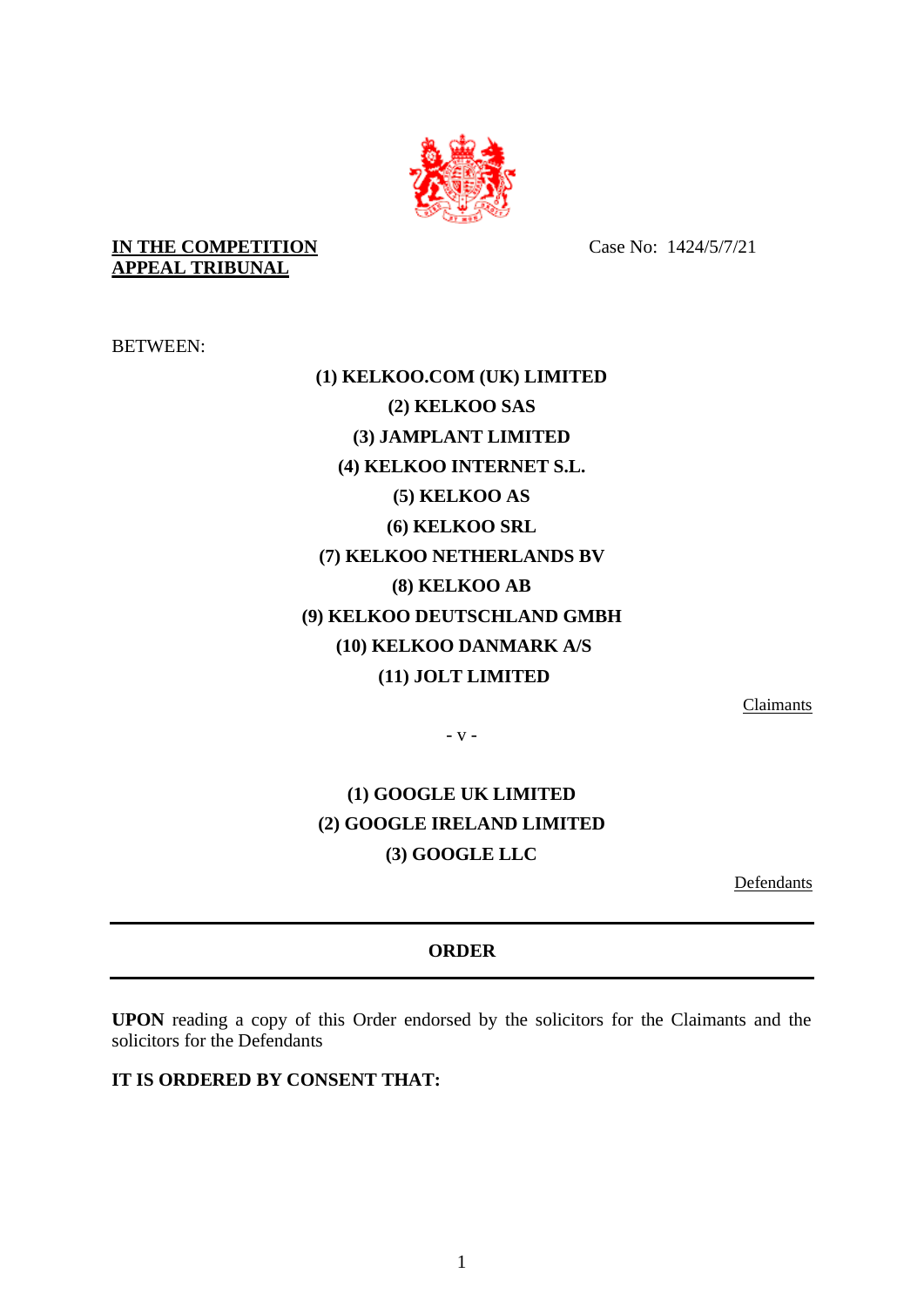- 1. The Defendants shall disclose and give inspection of the documents set out in the Confidential Schedule to this Order (the "Documents") to the Claimants' Solicitors within 14 days of the date of this Order.
- 2. In giving disclosure and inspection of the Documents, the Defendants shall be entitled to rely upon the confidentiality order of His Honour Judge Johns QC dated 8 July 2021.
- 3. Within 10 weeks of the disclosure of the Documents to the Claimants' Solicitors, the Claimants shall serve a draft amended Particulars of Claim.
- 4. Within 3 weeks of the service of the Claimants' draft amended Particulars of Claim, the Defendants will confirm whether they will consent to the Claimants' draft amendments.
- 5. If the Defendants do not consent to any or all of the Claimants' draft amendments and the Claimants wish to maintain any amendments to which the Defendants object, the Claimants shall file an application within 3 weeks of the Defendants' written confirmation of their position.
- 6. Either within 12 weeks of the Defendants' consent to the Claimants' draft amended Particulars of Claim, or within 12 weeks of service on the Defendants of the Claimants' amended Particulars of Claim following the final determination of an application to the Court in relation to the amendment of the Claimants' Particulars of Claim, the Defendants shall serve their amended Defence.
- 7. Costs be in the case.
- 8. The parties have liberty to apply.